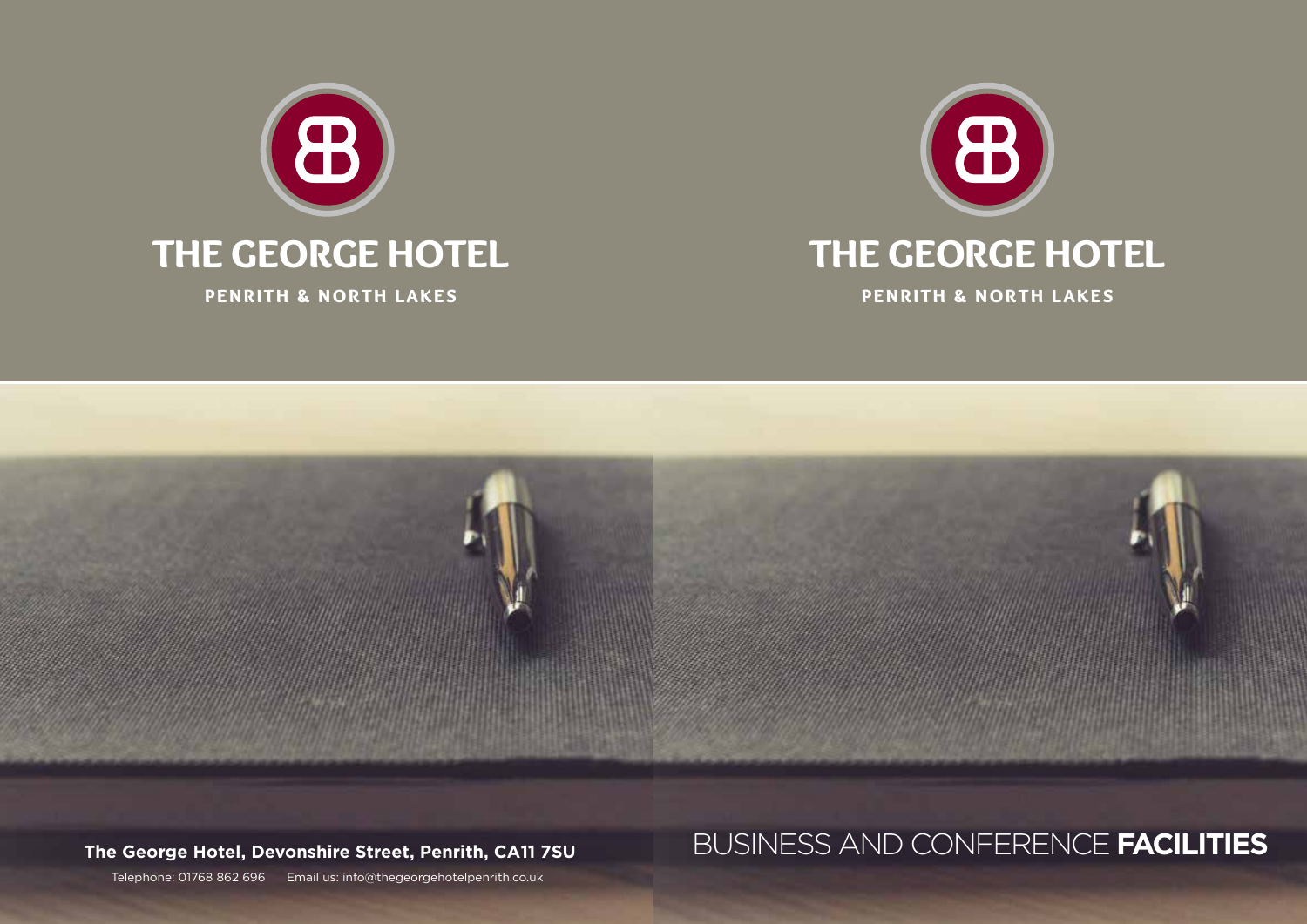

## About The George Hotel

**The traditional George Hotel stands in the very centre of the bustling market town of Penrith on the edge of the Lake District and the North Pennines.**

Enter through the George Hotel's revolving doors and experience quality and tradition to remind you of bygone days. The nostalgic wood paneling and old local wall prints combine to create a warm and welcoming atmosphere, where many generations of loyal visitors have returned time after time.

Free parking is available and free high-speed fibre optic wi-fi can be accessed throughout the property.

Meals can be enjoyed in the intimate, candlelit 1 AA Rosette Devonshire restaurant which features a beautiful ornate ceiling and an open fire.

An all day bar is also available for guests to use.

Make this lovely hotel your own homely base when visiting the Lake District and the North Pennines.

### **Business** Conference & Meetings

Few hotels can offer the unique position of The George Hotel, where the old world charm of this 300 year old Grade II listed building is complemented by first class modern accommodation and conference facilities. One of the hotels best features is its location, in the heart of the traditional market town of Penrith. We pride ourselves on our commitment to service, quality of local produce and comfortable, well appointed surroundings, ideal for your corporate event.

#### Work & Play

Whatever the event - be it a corporate entertainment day, team building or just a break from the routine of a conference, we can help you organise any manner of activities – including leadership and personal development courses.

Outdoor activities can include a variety of challenging pursuits – from ghyll scrambling, abseiling, canoeing, kayaking and motorised activities – to something more relaxing such as falconry or an Ullswater lake cruise.



#### **The Cottage Suite**

Day: £95 (8am-5pm) | Evening: £50 (6pm onwards) With a traditional wooden beamed ceiling this room benefits from natural daylight, wall mounted screen, flipchart, whiteboard, TV, DVD, music system and wireless access.

Comfortably accommodates up to 20 delegates.

#### **The Regency Suite**

Day: £125 (8am-5pm) | Evening: £65 (6pm onwards) This light and airy room with traditional bay windows, overlooking the historic town of Penrith, has wireless broadband and natural daylight. It also benefits from a private bar.

Can accommodate up to 50 delegates.

#### **The Business Centre**

Day: £85 (8am-5pm) | Evening: £45 (6pm onwards) A comfortably furnished room with a dedicated PC and natural daylight. Ideal for one to one meetings of for smaller, informal discussions.

This room can accommodate between 4-8 delegates.

#### **The Ballroom**

Day: £250 (8am-5pm) | Evening: £125 (6pm onwards) The Ballroom benefits from natural light with a full blackout facility, controllable lighting, sound system with PA & wireless microphone and wireless broadband.

Accommodates up to 150 delegates.

#### **Free Onsite Car Parking**

Please note that all room hire prices shown are subject to VAT.

**Please call: 01768 862 696 or email: sales@thegeorgehotelpenrith.co.uk for prices and further details.**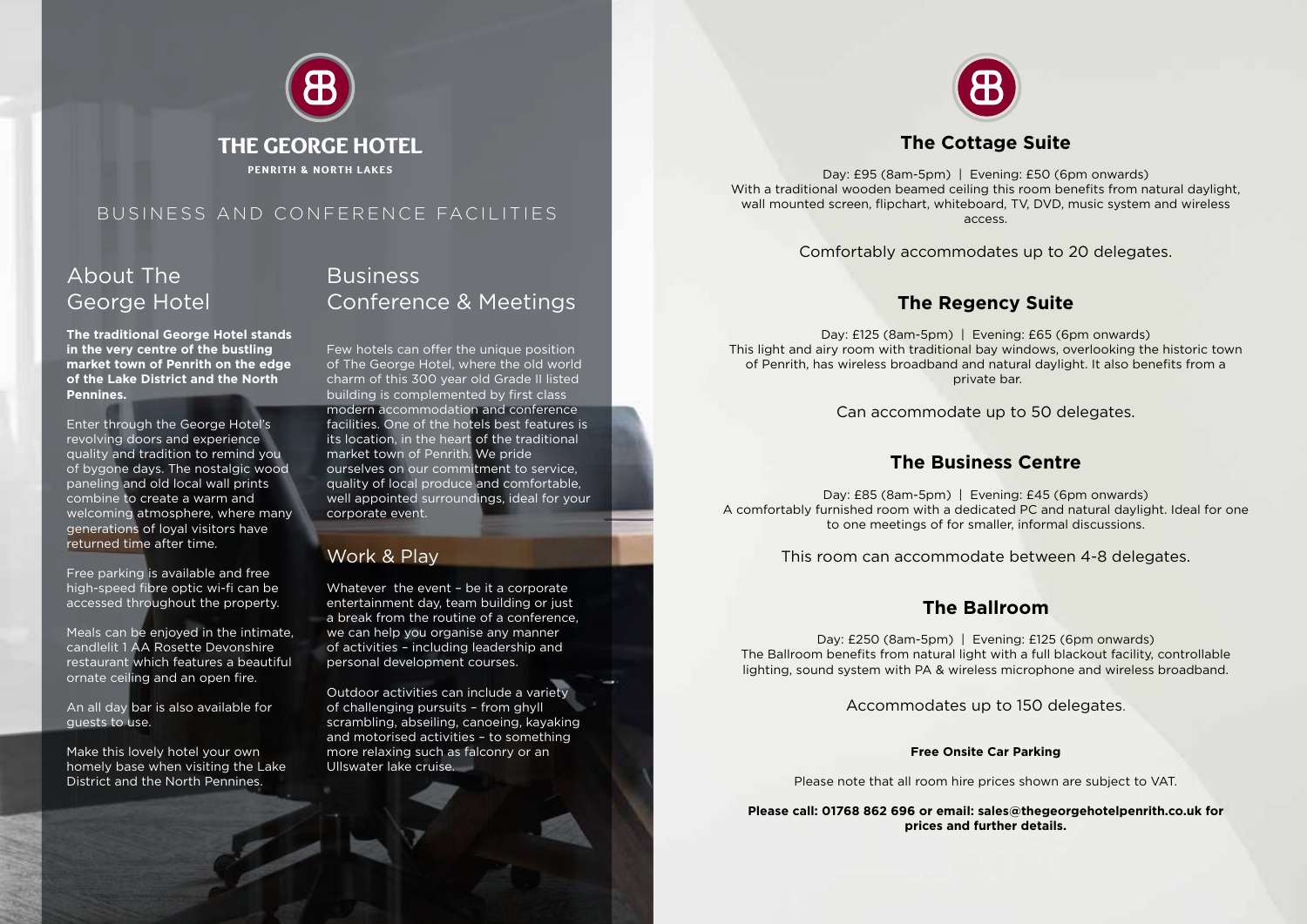





**Kendal, Cumbria, LA9 5HP**

# **Stonecross Manor Hotel, Milnthorpe Road,** BUSINESS AND CONFERENCE **FACILITIES**

Telephone: 01539 733559 Email us: info@stonecrossmanor.co.uk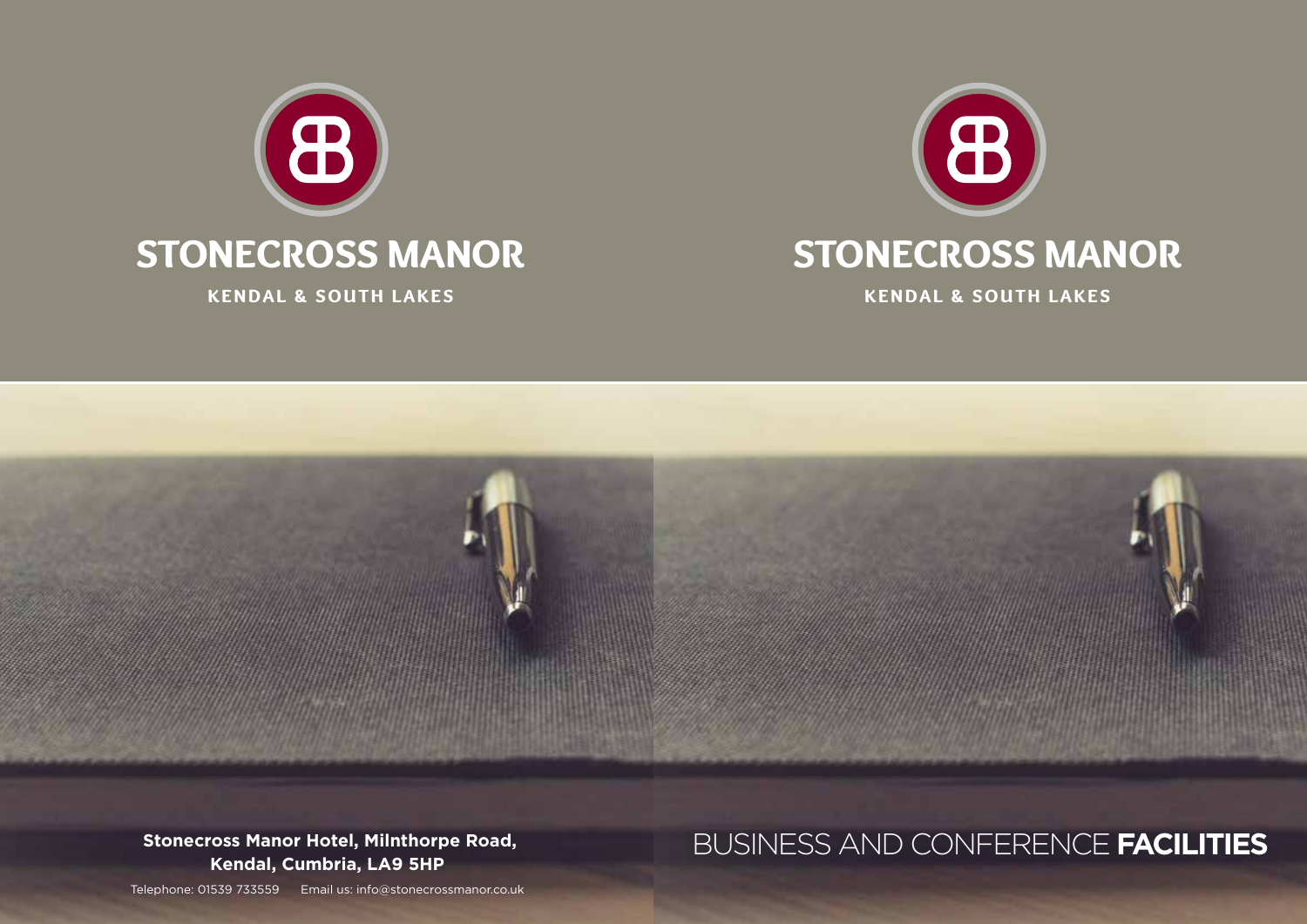

## About Stonecross Manor Hotel

**The old Market town of Kendal is picturesque set along the banks of the River Kent and was once home to Catherine Parr, the last of Henry VIII's wives.**

Overlooked by the 12th century stone ruins of Kendal castle the town's old cobbled lanes are peppered with restaurants, quaint antique and speciality shops as well as a good range of high street shops.

Privately owned and operated, Stonecross Manor Hotel is also steeped in history having originally been built as an orphanage for young girls in the 1850's.

It is situated on the outskirts of Kendal with ample free car parking making it an ideal base from which to visit England's best known National Parks, the Lake District and the Yorkshire Dales.

The outstanding natural beauty of this area with inspired famous people such as William Wordsworth and Beatrix Potter as well as many other visitors each year.

## **Business** Conference & Meetings

Stonecross Manor Hotel is ideal for your conference, business meeting or training course. We have the perfect central location for delegates coming from regional offices throughout the UK with easy access from the M6 and ample car parking. We have comfortable bedrooms and offer corporate rates for delegates and organisers who wish to stay overnight. The indoor heated swimming pool with water jets, steam room and spa is an ideal place to unwind after an intense days of conferencing.

Two of the three conference rooms offer an abundance of daylight while the largest one has its own restroom facilities and air conditioning as well as ample lighting.

## Work & Play

Whatever the event - be it a corporate entertainment day, team building or just a break from the routine of a conference, we can help you organise any manner of activities – including leadership and personal development courses.

Outdoor activities can include a variety of challenging pursuits – from scrambling, abseiling, canoeing, kayaking and motorised activities – to something more relaxing such as falconry or an lake cruise.



#### **The Romney Room**

Day: £150 (over 4 hours) | Half Day: £100

The Romney Room is a light and airy room with natural daylight which can seat up to 25 for a boardroom or training meeting. The Romney Room interconnects with the Kent room for extended facilities and a break out area.

All rooms are supplied with flipchart and screen. Cordial, water and mints, paper and pens are also supplied.

Floor: Ground Floor Access

Comfortably accommodates up to 40 delegates.

#### **The Kent Room**

Day: £125 (over 4 hours) | Half Day: £90

The Kent Room takes its name from the nearby river and with ample natural daylight is ideal for more intimate meetings and interviews.

All rooms are supplied with flipchart and screen. Cordial, water and mints, paper and pens are also supplied.

Can accommodate up to 20 delegates.

#### **The Lakeland Suite**

Day: £425 (over 4 hours) | Half Day: £275

The Lakeland Suite is the largest of the three conference rooms and has direct external access making it ideal for trade shows and exhibitions. It also has its own bar and toilet facilities making it ideal for corporate launches and as a conference room can accommodate up to 50 people boardrooms style and 100 cabaret style.

All rooms are supplied with flipchart and screen. Cordial, water and mints, paper and pens are also supplied.

Floor: Ground Floor Access

Can accommodate up to 50 delegates.

Please note that all room hire prices shown are subject to VAT.

**Please Call: 01539 733559 or email: info@stonecrossmanor.co.uk for prices and further details.**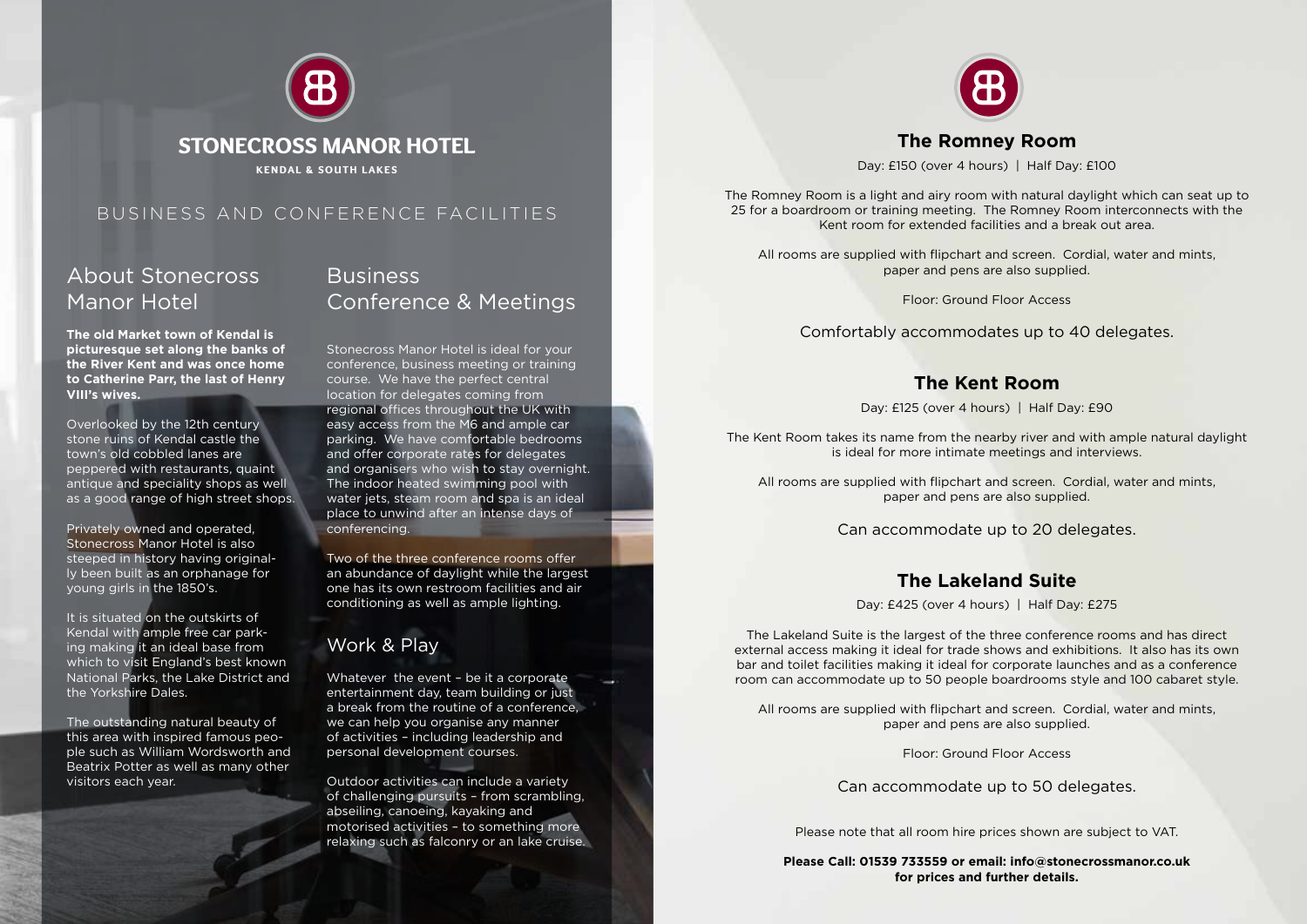





# **Rossett Hall Hotel, Chester Road, Rossett, Wrexham, LL12 ODE** BUSINESS AND CONFERENCE **FACILITIES**

Telephone: 01244 571000 Email us: reservations@rossetthallhotel.co.uk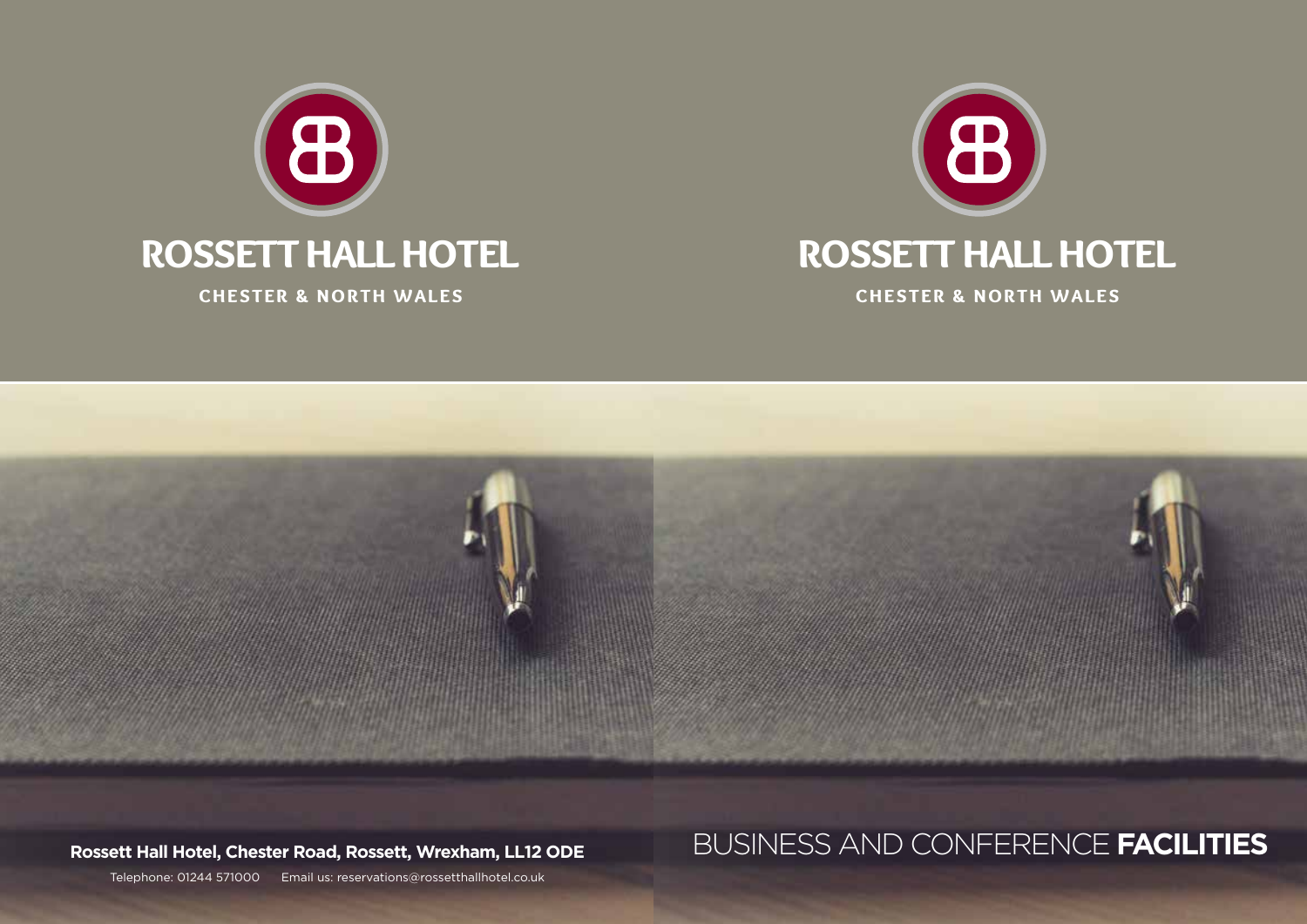

## About the Rossett Hall Hotel

**The Ideal Getaway - However you want to spend your time, Rossett Hall Hotel near Chester and North Wales will make a great base.**

Rossett Hall Hotel offers an idyllic setting for you to getaway, combining the grandeur and charm of a delightful Georgian Hall, with the amenities and comfort of a modern hotel.

Situated in its own grounds in the quiet and picturesque village of Rossett, the hotel offers a secluded location with a tranquil atmosphere, making it a wonderful backdrop for your getaway and also the perfect wedding venue.

Rossett Hall Hotel is one of the leading hotels in the area and is situated within short drive of both Chester and Wrexham

For a relaxing break close to picturesque scenery and a multitude of places to visit, stay with us at Rosset Hall Hotel.

## **Business** Conference & Meetings

Our dedicated Meeting and Events Team at the Wild Pheasant Hotel & Spa will provide everything you need for a successful meeting.

We are ideally situated in beautiful surroundings located only a ten minutes' walk from the centre of Llangollen. Our nearest railway station is in Ruabon, a fifteen-minute drive and the nearest airports are Liverpool John Lennon and Manchester International Airports, both approximately a one-hour drive away.

#### Work & Play

Whatever the event - be it a corporate entertainment day, team building or just a break from the routine of a conference, we can help you organise any manner of activities – including leadership and personal development courses.

Outdoor activities can include a variety of challenging pursuits – from scrambling, abseiling, canoeing, kayaking and motorised activities – to something more relaxing such as falconry or an lake cruise.



We have two meeting rooms and two syndicate rooms, the largest can accommodate 150 delegates. The self contained conference suite has direct vehicle access and areas for syndicate work. All meeting rooms have natural daylight and are situated on the ground floor. The grounds are also available for team building exercises.

#### **THE ALLINGTON**

Day: £300 (over 4 hours) | Half Day: £175

#### **THE BOYDELL**

Day: £150 (over 4 hours) | Half Day: £90

#### **SYNDICATE ROOMS**

Day: £150 (over 4 hours) | Half Day: £90

#### **HALF DAY DELEGATE RATE**

£19.00 inc VAT

Rossett Hall offer a half day delegate rate, as we understand your meetings do not always conform to standard meeting packages offered by the hotel.

#### **CORPORATE TEAM BUILDING DAYS**

Corporate team building home/ away days can be arranged. Please ask for details.

#### **Free Onsite Car Parking**

Please note that all room hire prices shown are subject to VAT.

#### **Please Call: 01244 571000 or email: reservations@rossetthallhotel.co.uk for prices and further details.**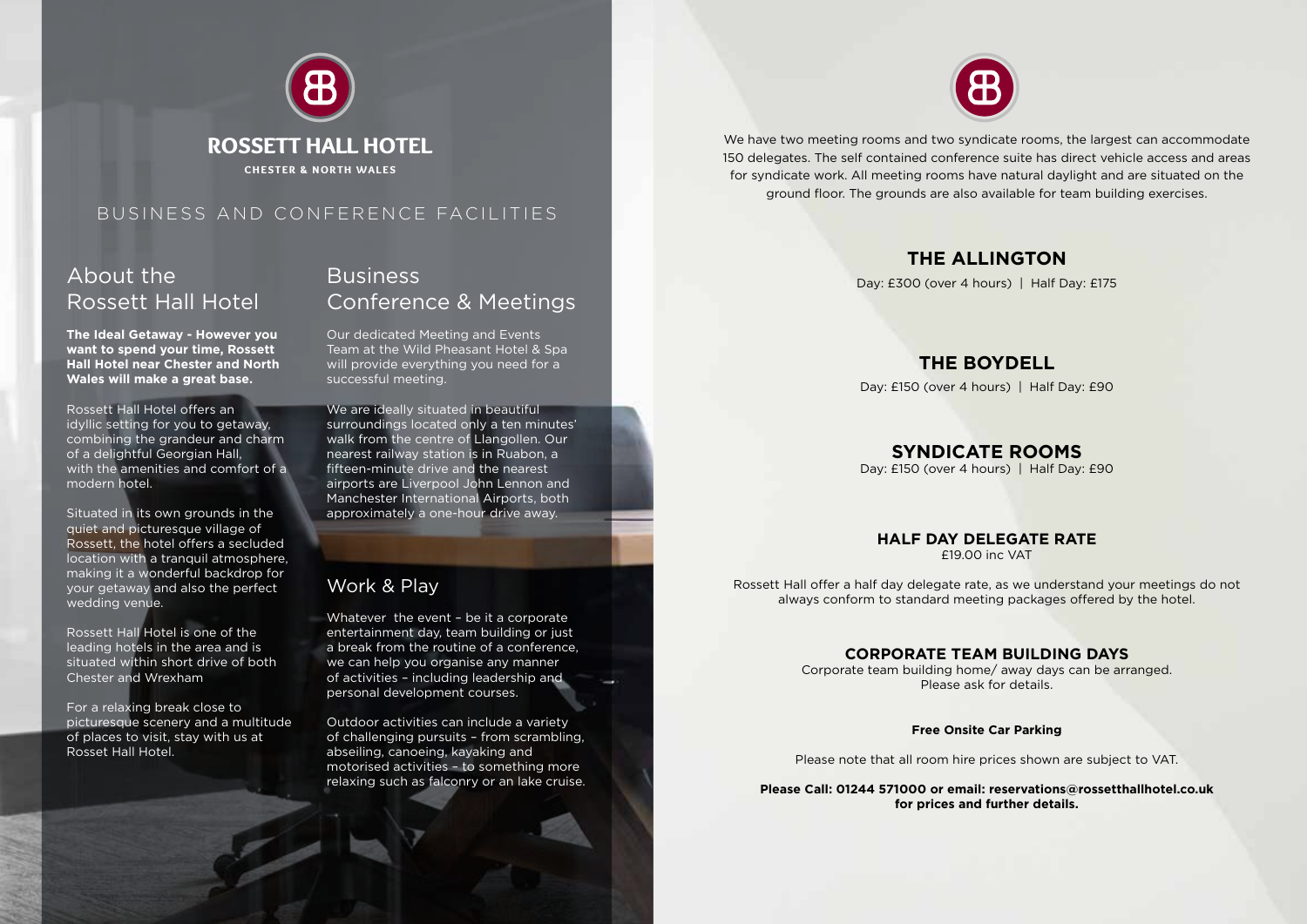

# THE WILD PHEASANT HOTEL & SPA

LLANGOLLEN & NORTH WALES



# **The Wild Pheasant Hotel, Berwyn Rd, Llangollen LL20 8AD** BUSINESS AND CONFERENCE **FACILITIES**

Telephone: 01978 860629 Email us: reception@wildpheasanthotelandspa.com